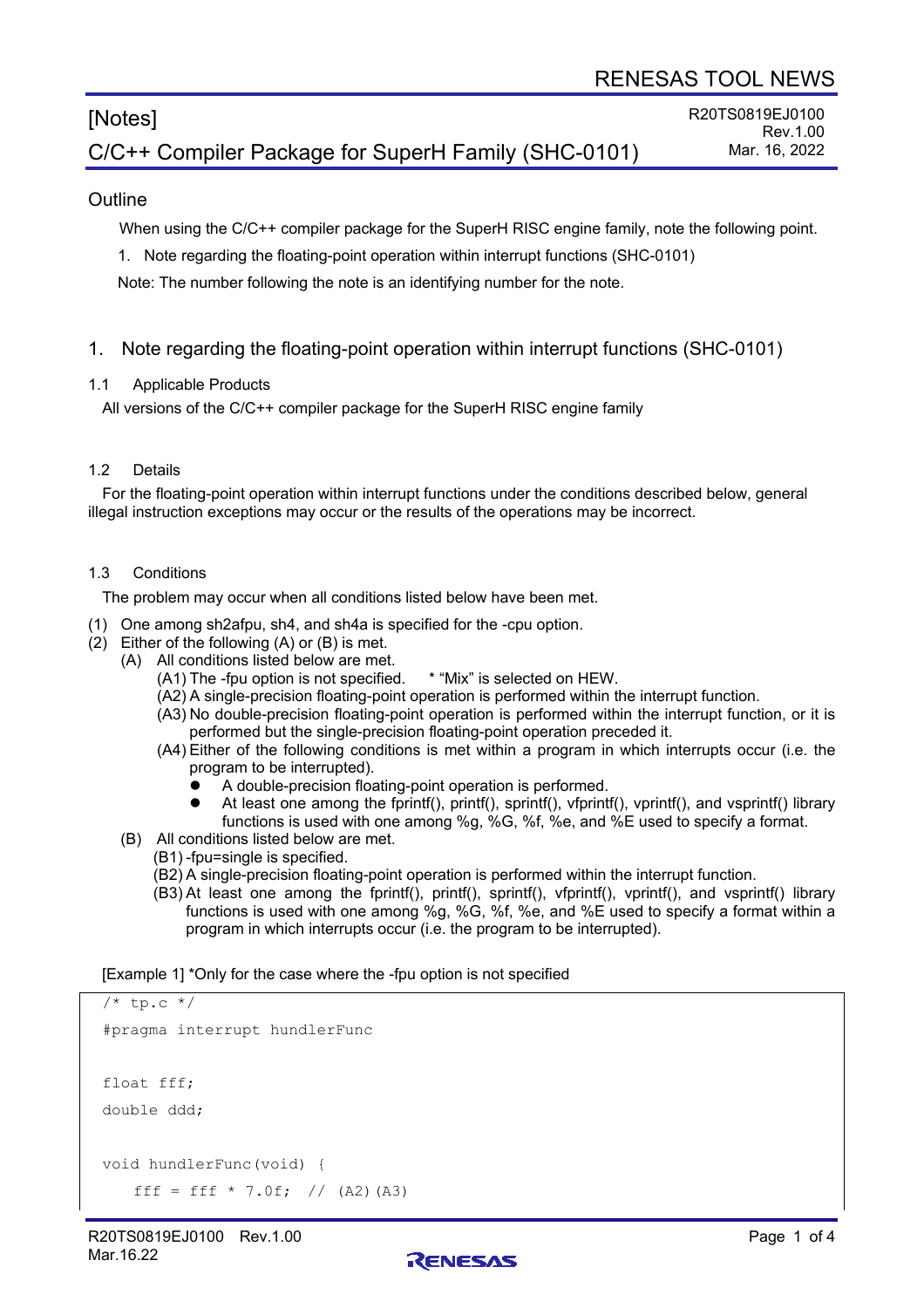```
 return;
}
void mainFunc(void) {
   ddd = ddd * 3.0; // (A4)
    return;
}
```
## [Example 2]

```
/* tp2.c */#include <stdio.h>
#pragma interrupt hundlerFunc
float fff;
void hundlerFunc(void) {
   fff = fff * 7.0f; // (B2) or (A2)(A3)
    return;
}
void mainFunc(void) {
    printf("%f¥n", fff); // (B3) or (A4)
    return;
}
```
### 1.4 Workaround

When the -fpu option is not specified, set the precision mode of the FPSCR to single-precision mode (0) at the entry to the interrupt function.

Example:

set\_fpscr(get\_fpscr()&0xFFF7FFFF);

When -fpu=single is specified, save the state of the PR bit of the FPSCR at the entry to the interrupt function, and set the precision mode to single-precision mode (0).

In addition, restore the state of the PR bit at the exit from the interrupt function.

Example:

Entry to a function

int original\_fpscr = get\_fpscr();

set\_fpscr(original\_fpscr&0xFFF7FFFF); // Set to single-precision mode.

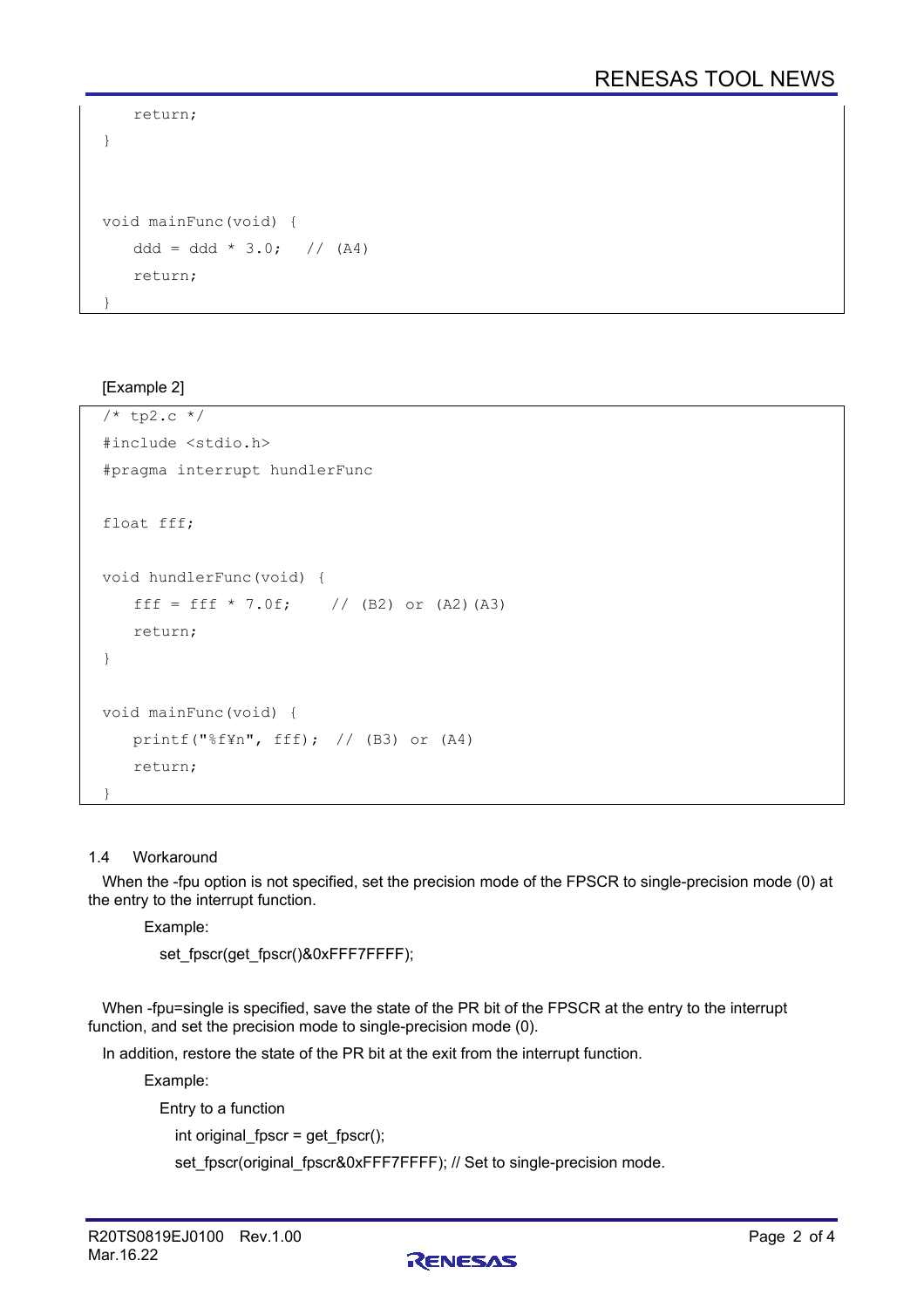Exit from a function

 set\_fpscr(original\_fpscr); // Restore the precision mode. return;

1.5 Schedule for Fixing the Problem

There is no schedule for fixing this problem.